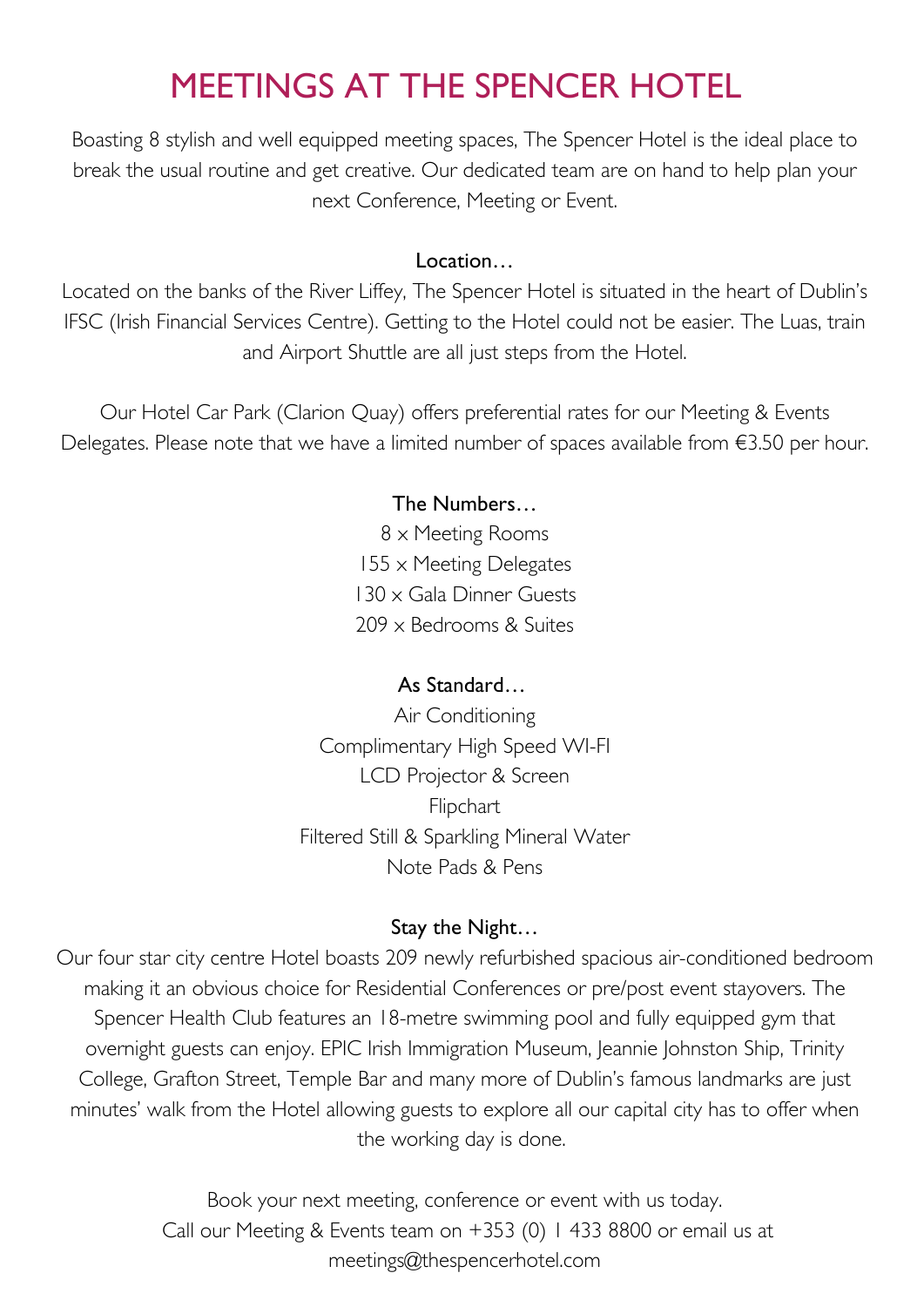# REFRESHMENT BREAKS

We have a vast selection of intriguing, decadent and sometimes healthy tea breaks to suit your every requirement. If any of your delegates have particular dietary requirements, we would be delighted to ensure these are fulfilled.

# WAKE ME UP

served from 7-11am

## HEALTHY BREAKFAST BUFFET

€17.60 per person (minimum of 5 people)

Fresh fruit skewers & granola (1,5,8) Mixed berry compote & natural yoghurt (7) Freshly squeezed orange juice Brown soda bread and preserves (1) Served with freshly brewed tea & coffee

## CONTINENTAL BREAKFAST BUFFET

€19.80 per person (minimum of 5 people)

Orange and apple juice Selection of cereals & mini pastries (1) Selection of cheese, cold meats & smoked salmon (7) Tropical fruit platter, fresh fruit salad & granola (1,5,8) Brown soda bread and preserves (1) Served with freshly brewed tea & coffee

## SPENCER BREAKFAST BAPS

Warm bap with fried egg, sausage & smoked bacon €13.50 per person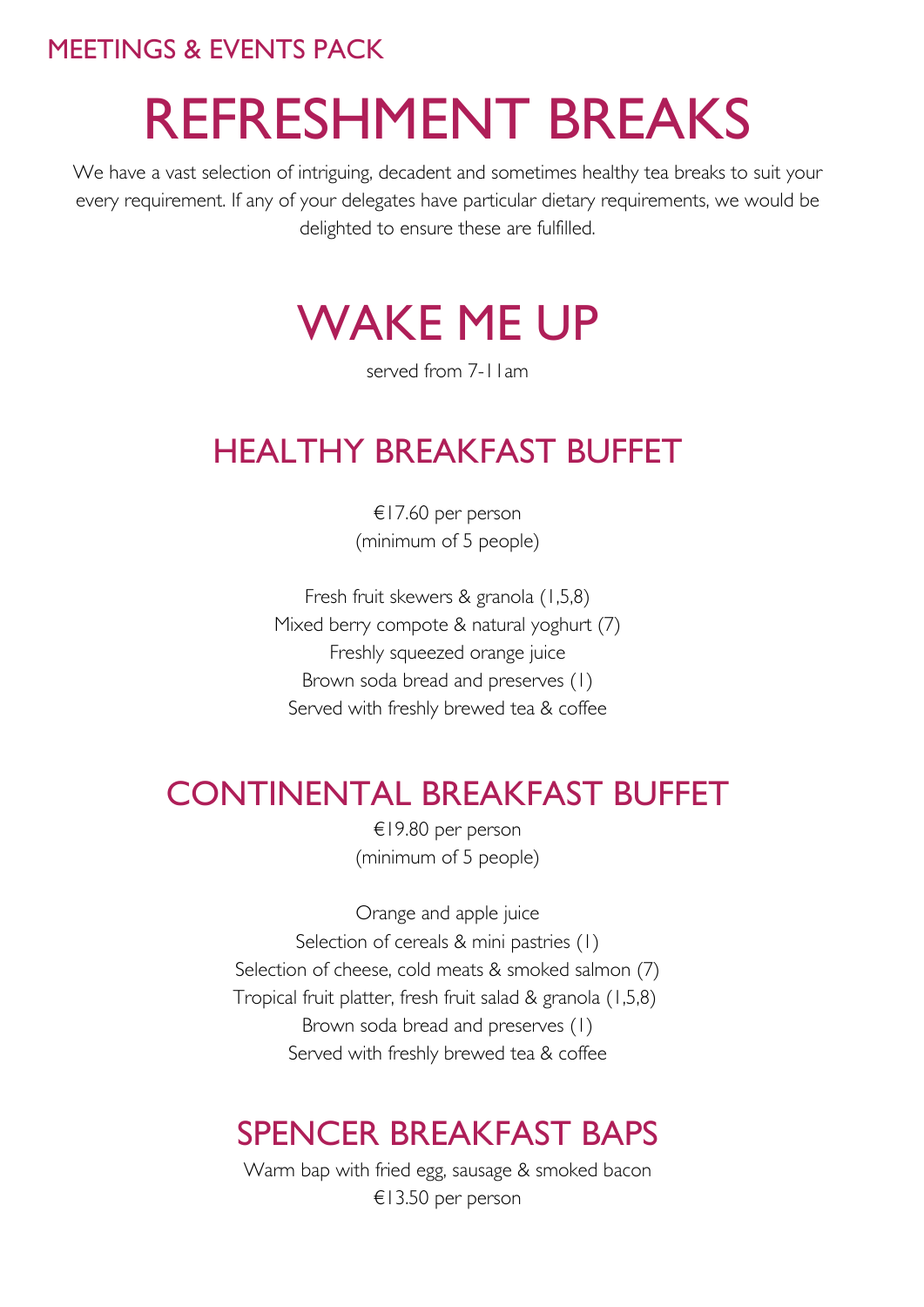# REFRESHMENT BREAKS

We have a vast selection of intriguing, decadent and sometimes healthy tea breaks to suit your every requirement. If any of your delegates have particular dietary requirements, we would be delighted to ensure these are fulfilled.

# PICK ME UP REFRESHMENTS

(minimum of 5 people) Freshly squeezed orange juice

€3.50 per person

Freshly brewed Bewley's tea & coffee

€4.50 per person

## BREAKS & SWEET TREATS

| Tea/coffee & biscuits (1,3,7,8)                           |
|-----------------------------------------------------------|
| Tea/coffee & chocolate brownie $(1,3,7)$                  |
| Tea/coffee & selection of homemade cookies (1,7)          |
| Tea/coffee with blueberry & chocolate muffins $(1,3,7,8)$ |
| Tea/coffee & mini pastry selection (1,3,7)                |
| Tea/coffee & scones with clotted cream & strawberry jam   |
| Tea/coffee & afternoon delights                           |
| - Petit fours assortment (1,3,7)                          |
| - Vegan pistachio carrot cake (1,8)                       |

|  | €5.00 per person |
|--|------------------|
|  | €6.00 per person |
|  | €6.25 per person |
|  | €7.75 per person |
|  | €7.75 per person |
|  | €7.75 per person |
|  | €8.50 per person |

## HEALTHY TREATS

Fresh fruit skewers Fruit salad & natural yoghurt Granola pots (1,7,8) Whole fruit bowl Gluten Free and Vegan Flapjack (6,8,12)

€4.50 per person €4.95 per person €5.25 per person €17.00 per bowl €3.90 per person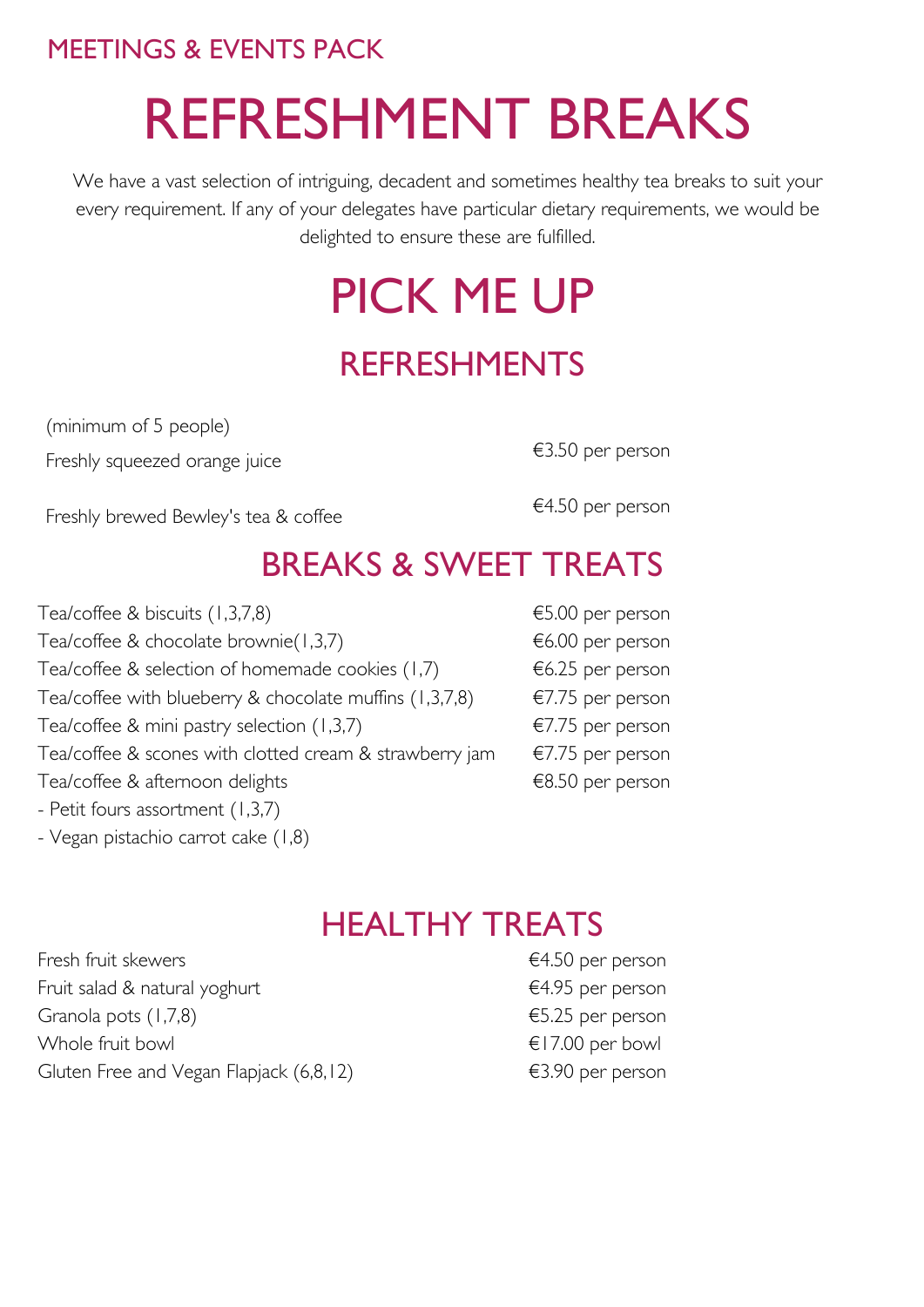# MEETING ROOM MENU

## GOURMET SANDWICHES

€16.00 per person for 3 items

(minimum of 5 people)

Please Make your selection from the below items:

- Roast chicken fillets with vine tomatoes, rocket and basil mayo on multi-seeded sandwich bread  $(1,7,9,10)$
- Honey mustard baked ham with romaine cos, vine tomatoes, mature red cheddar and English mustard aioli in whole grain bloomer bread (1,3,7,10)
- Mediterranean veg mozzarella wrap
- Smoked paprika egg salad with pickled cucumber and baby gem served in a brioche burger bun (1,3)
- Cajun chicken salad with red cabbage slaw on a ciabatta bread (1,3,10)
- Tuna sweet corn salad with roasted red sweet bell peppers in a sun-dried tomato wrap (wheat, 3,4)
- With healthy soup €19.00 per person Dairy & gluten free

## HEALTHY SALADS

€16.50 per person for 2 items

(minimum of 5 people)

Please Make your selection from the below items:

- Pulled Pork Salad spinach, pineapple, mixed seeds & sweet chili pulled pork (11)
- Super Salad spinach, apples, rocket, orange segments, almonds, dried cranberries, chicken breast & lemon & thyme dressing (8, almond)
- Healthy Cajun Caesar Salad mixed lettuce, chorizo, croûtons, Cajun chicken breast & low fat yogurt dressing (1,7)
- Caprese Salad mixed leaf salad with basil pesto, vine heirloom tomatoes and mozzarella drizzled with balsamic reduction 7,8 ( Pine Nuts), 12
- Greek Salad (v) mixed leaves, olives, sun dried tomatoes, feta, red onion & walnuts (7,8)

# ACCOMPANIMENTS

- Skinny fries €4.95 per person
- Sweet potato fries €5.25 per person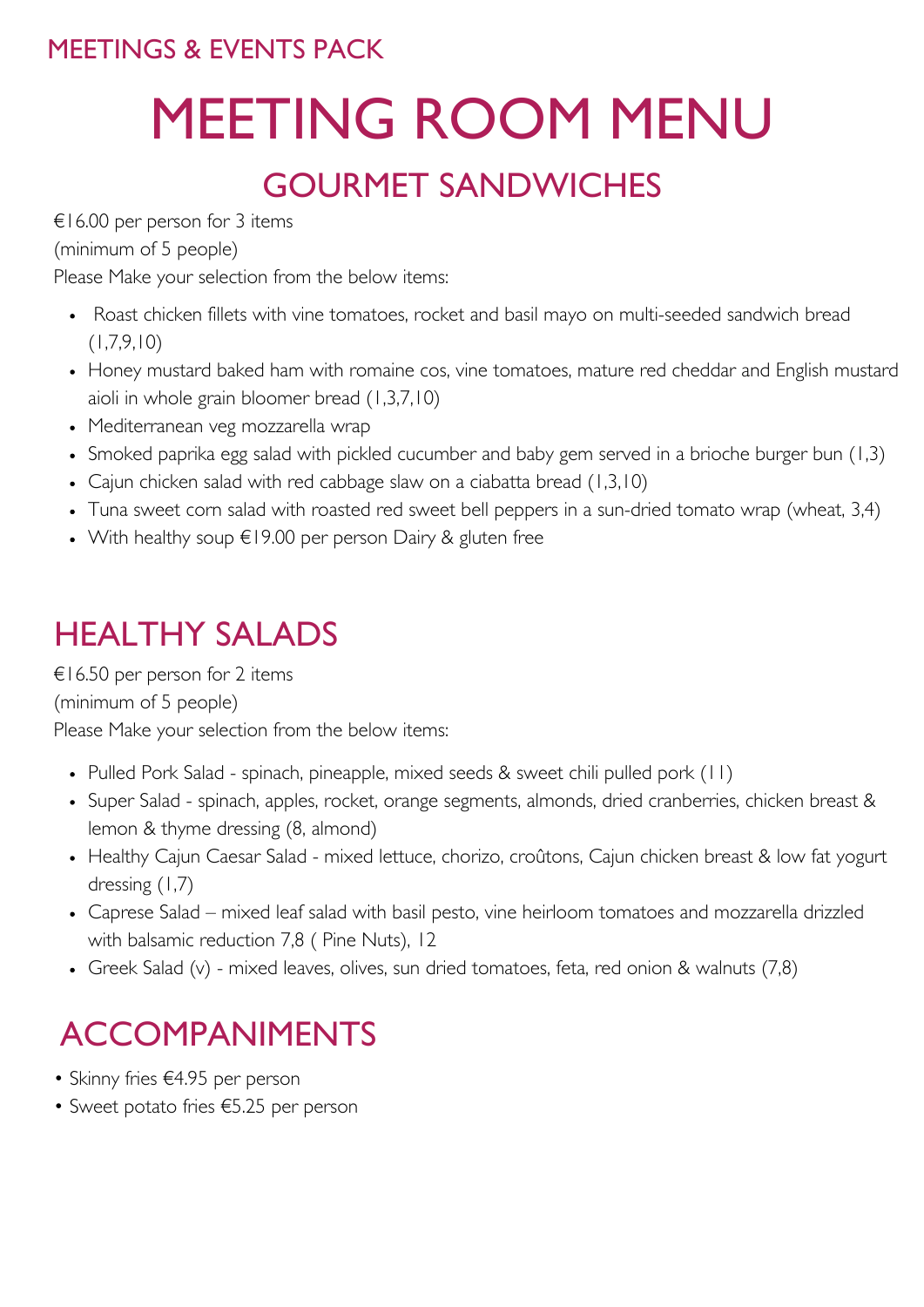# BUFFET LUNCH MENU EUROPEAN BUFFET

€35.00 per person (minimum numbers of 20)

Please choose 2 mains, 2 sides and 2 desserts

## MAINS

Mustard breaded pork chops with baby sweet corn and calvados jus (1,3,10) Tandoori salmon with riata yogurt(1,4,7,9,10) Lime and coriander chicken supreme with wilted greens and ginger aioli (3,7) Baked cod topped with herbs and lemon crumb pillow Creamy wild mushroom and tarragon pinna pasta (1,3,7)

## ACCOMPANIED BY

Steamed basmati rice Mediterranean roasted vegetables Roast herb garlic baby potatoes Selection of gourmet salads

### FOLLOWED BY

CHEFS SELECTION OF DESSERTS

Guinness Mousse Raspberry Cheesecake Vegan Carrot & Pistachio Cake Chocolate Brownie

Freshly brewed tea or coffee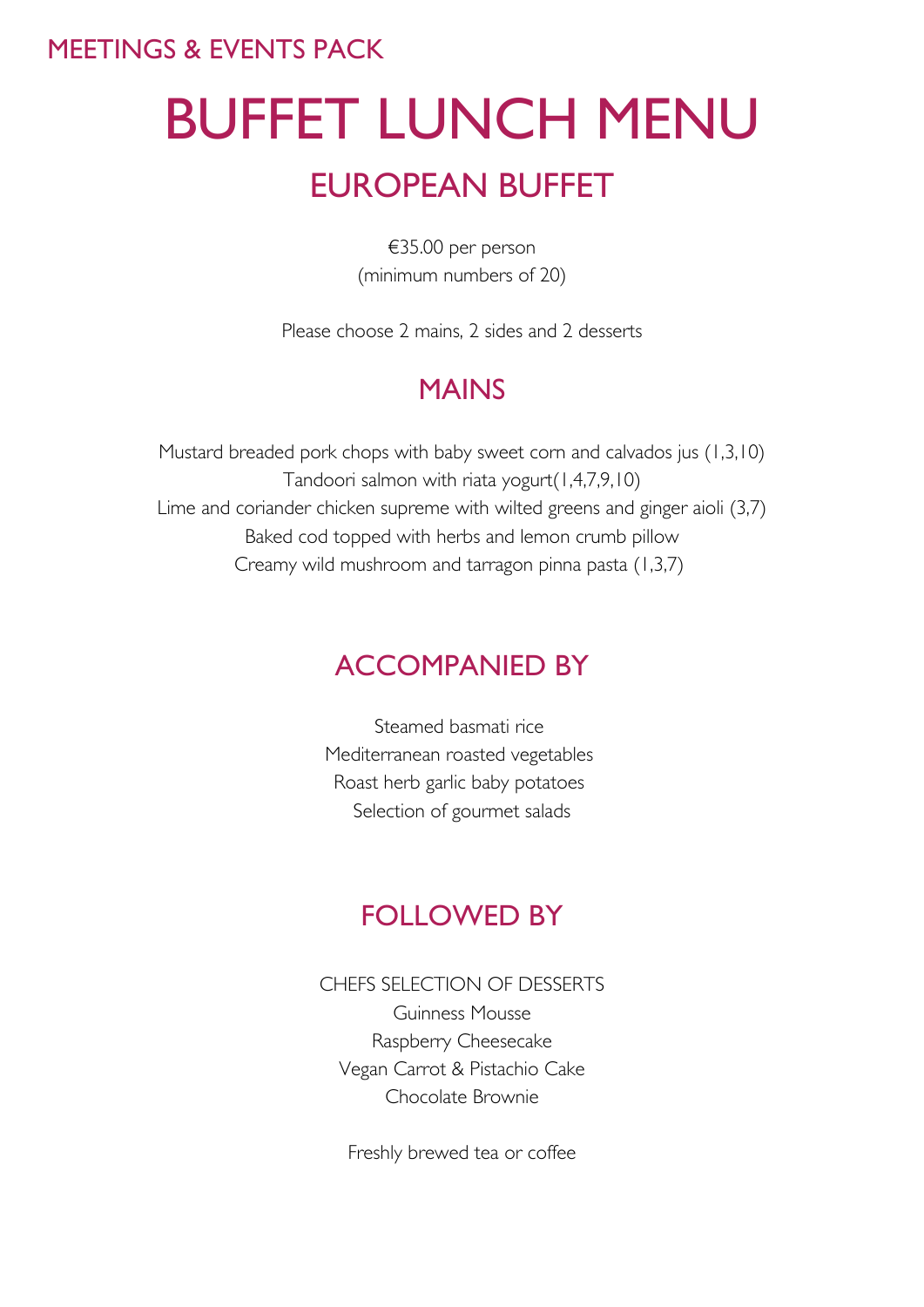# BUFFET LUNCH MENU MEDITERRANEAN BUFFET

€35.00 per person (minimum numbers of 20)

## MAINS

Selection of European cheese (7) Prosciutto, chorizo, green pepper salami slices Smoked salmon & Camembert quiche (1,3,4,7) Parma ham & tomato quiche (1,3,7) Spiced cumin hummus (11)

Sun-dried tomato and basil pesto (8, pine nuts, 7) Roasted red pepper and pineapple chutney Seasonal fruit platter Selection of breads (1,3,7) Mixed olives with roasted vegetables (12) Mediterranean salad with penne Rocket salad with olives, sun-dried tomatoes and Parmesan (7) Cold potato and ham salad (10)

## FOLLOWED BY

Freshly brewed tea or coffee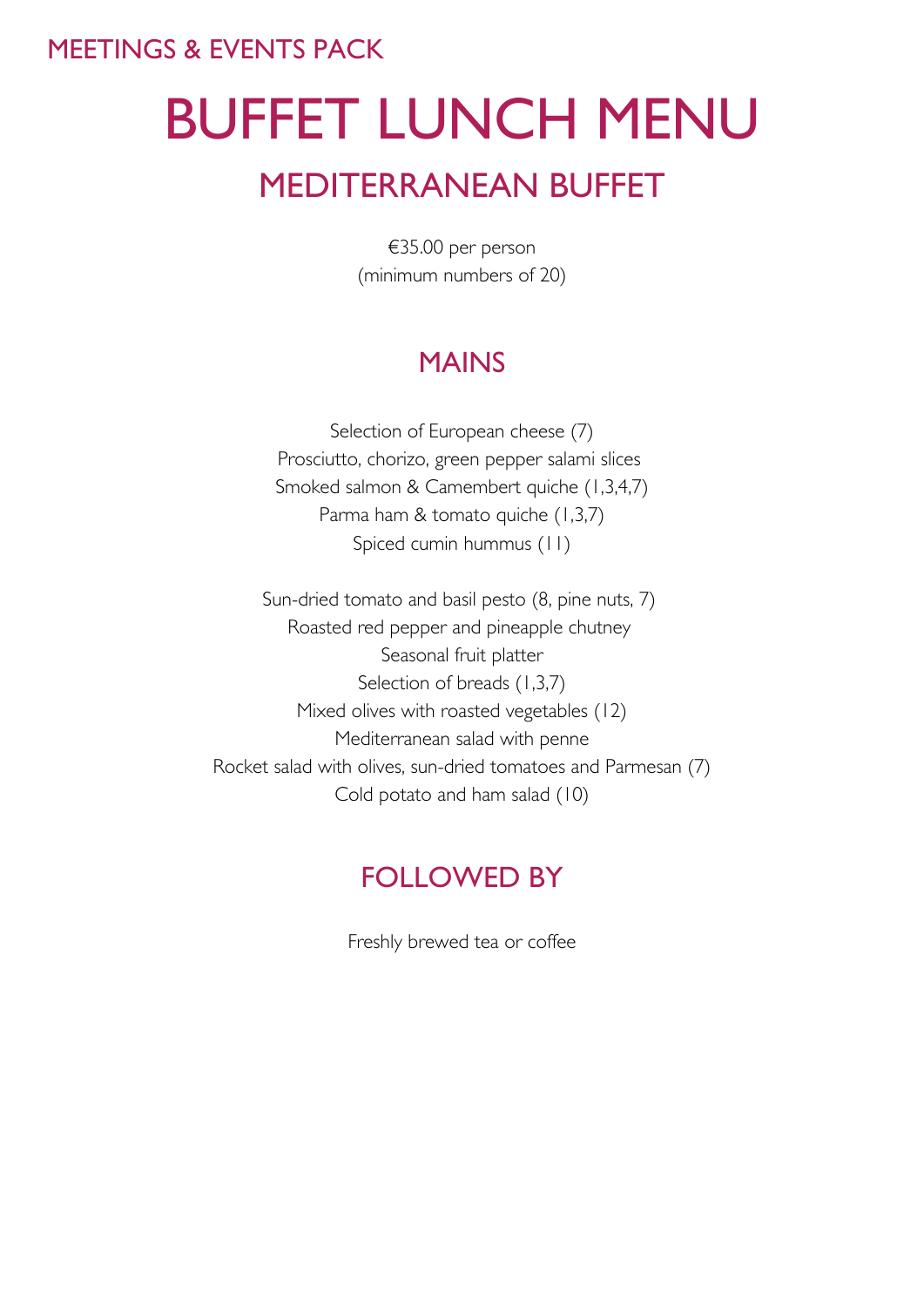# BUFFET DINNER MENU

€45.00 per person 2 courses / €48.00 per person 3 courses (minimum numbers of 20)

Please choose 2 mains, 2 sides and 2 desserts

### **STARTER**

Ham hock terrine Roast vegetables and mozzarella skewers Selection of meats & cheeses

#### MAINS

Mild Thai chicken curry in coconut sauce garnished with Asian style vegetables

> Beef stroganoff (7) Slow cooked Russian beef stew

Pork cutlet In mustard and pink peppercorn sauce

Baked cod topped with herbs and lemon crumb pillow

Mediterranean vegetable and feta penne bake (1,3,7)

### ACCOMPANIED BY

potatoes with mozzarella gratin Basmati rice lime flavoured Roasted carrots and parsnips in honey

### FOLLOWED BY

Guinness Mousse Raspberry Cheesecake Vegan Carrot & Pistachio Cake Chocolate Brownie

Freshly brewed tea or coffee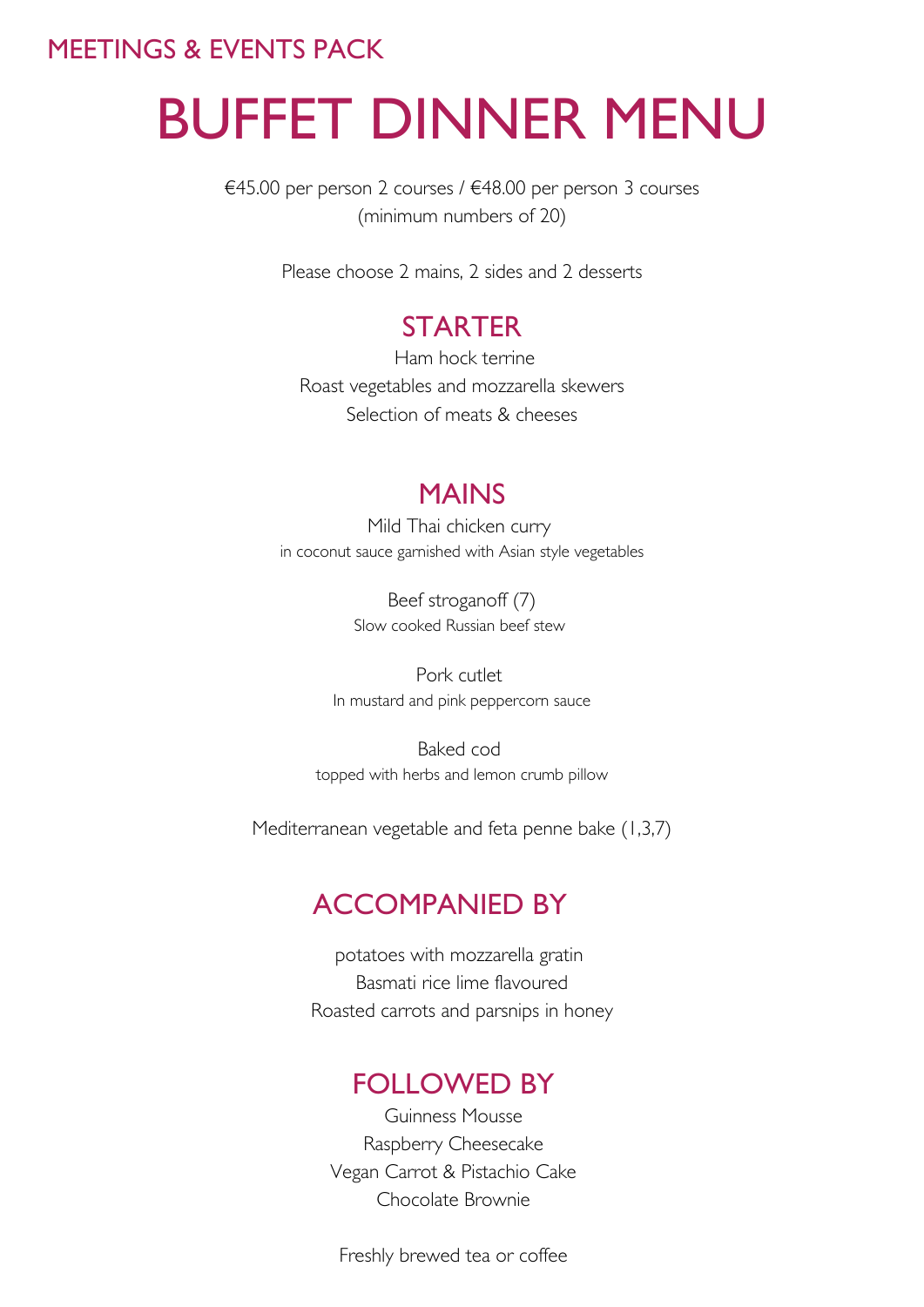# 2-COURSE LUNCH MENU

€38.00 per person

### **STARTER**

Honey Roasted Root Veg Soup served with homemade brown bread

Smoked Chicken Caesar Salad Croutons, bacon and parmesan shavings

Crispy pork Croquettes Served with cold apple sauce and side salad

### MAINS

Grilled Fillets of Sea Bass Served on crushed baby potatoes and smoked bacon flavoured French beans garnished with caper and tomato salsa

> Pan-fried Chicken Supreme Served on bed of barley risotto and honey glazed carrots

Baked Aubergines Served with mixed beans salad and tomato sauce (Vegan/Vegetarian option)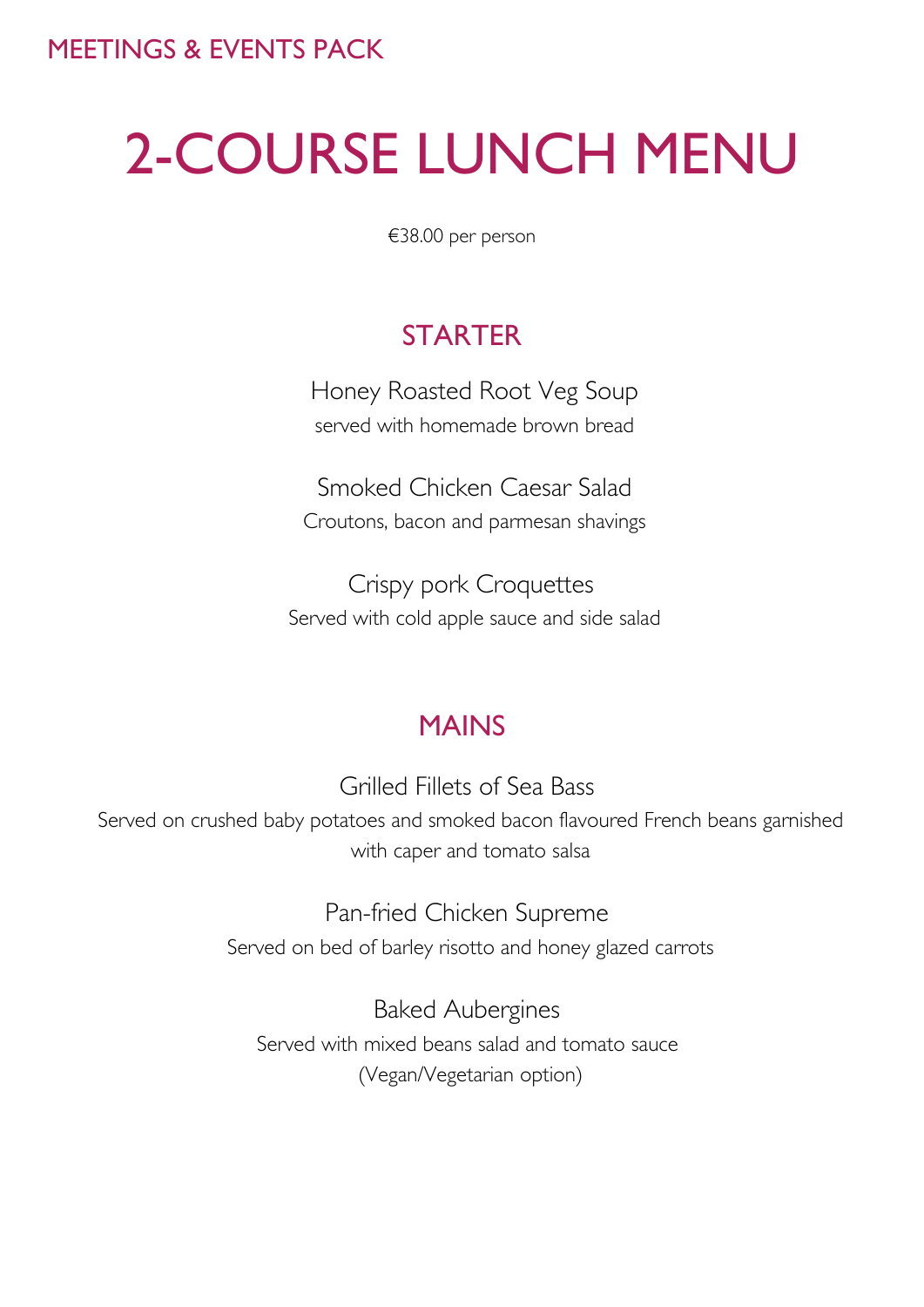# 3-COURSE LUNCH MENU

€45.00 per person

## **STARTER**

Honey Roasted Root Veg Soup served with homemade brown bread

Smoked Chicken Caesar Salad Croutons, bacon and parmesan shavings

Crispy pork Croquettes Served with cold apple sauce and side salad

### MAINS

Grilled Fillets of Sea Bass Served on crushed baby potatoes and smoked bacon flavoured French beans garnished with caper and tomato salsa

> Pan-fried Chicken Supreme Served on bed of barley risotto and honey glazed carrots

Baked Aubergines Served with mixed beans salad and tomato sauce (Vegan/Vegetarian option)

### DESSERT

Assiettes of Desserts

Mini Guinness mousse, mini raspberry cheese cake & chocolate brownie cube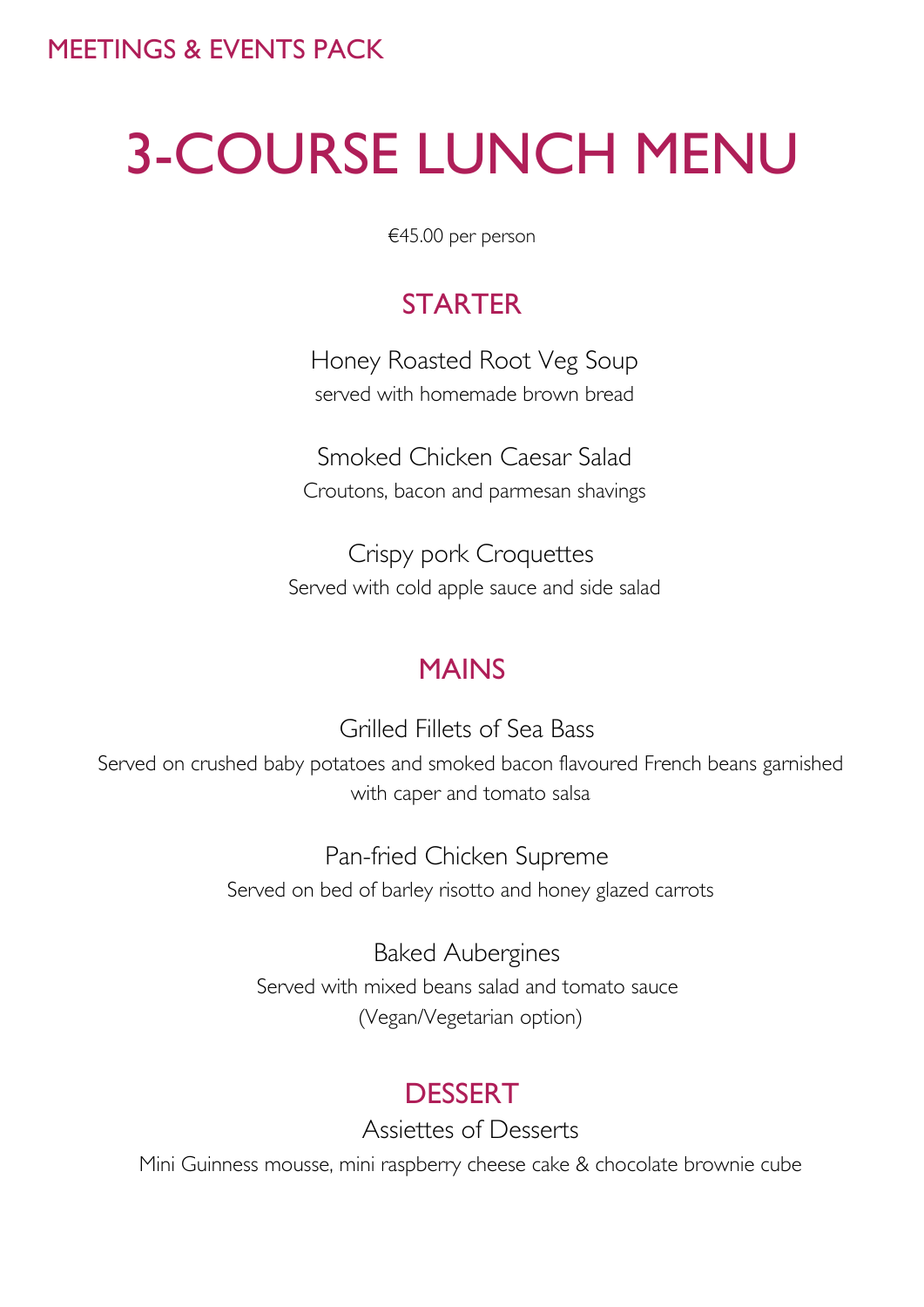# 2-COURSE DINNER MENU

€44.00 per person

## MAINS

10 Oz Sirloin Steak

served with Port jus, braised Roscoff onion, backed portobello mushroom and French fries (7\* Euro supplement charge)

Grilled Fillets of Sea Bass

Served on crushed baby potatoes and smoked bacon flavoured French beans garnished with caper and tomato salsa

> Pan-fried Chicken Supreme Served on bed of barley risotto and honey glazed carrots

Baked Aubergines Served with mixed beans salad and tomato sauce (Vegan/Vegetarian option)

## **DESSERT**

Assiettes of Desserts

Mini Guinness mousse, mini raspberry cheese cake & chocolate brownie cube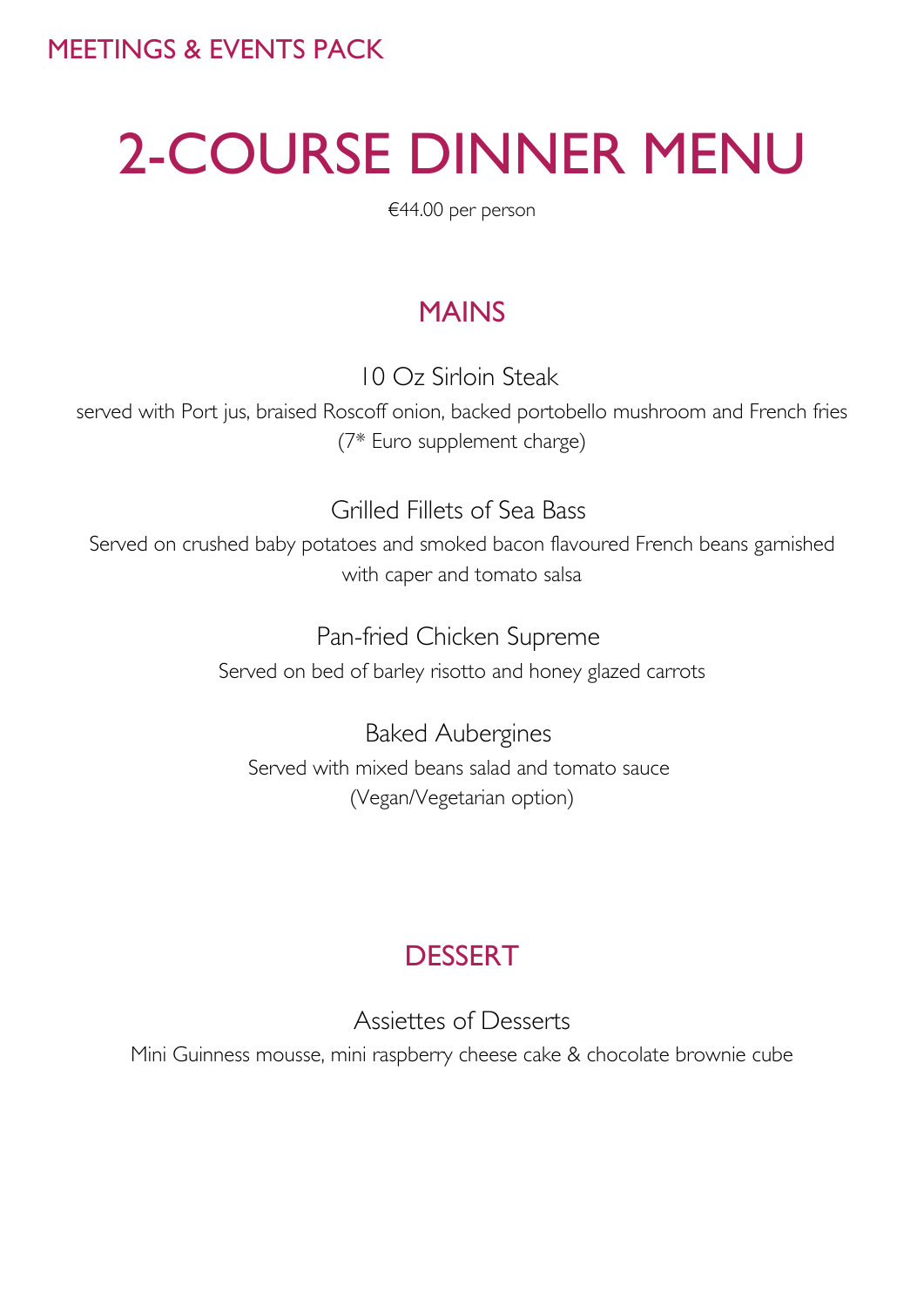# 3-COURSE DINNER MENU

€52.00 per person

### **STARTER**

Honey Roasted Root Veg Soup served with homemade brown bread

Smoked Chicken Caesar Salad Croutons, bacon and parmesan shavings

Crispy pork Croquettes Served with cold apple sauce and side salad

### MAINS

#### 10 Oz Sirloin Steak

served with Port jus, braised Roscoff onion, backed portobello mushroom and French fries (7\* Euro supplement charge)

#### Grilled Fillets of Sea Bass

Served on crushed baby potatoes and smoked bacon flavoured French beans garnished with caper and tomato salsa

#### Pan-fried Chicken Supreme

Served on bed of barley risotto and honey glazed carrots

Baked Aubergines Served with mixed beans salad and tomato sauce (Vegan/Vegetarian option)

### **DESSERT**

Assiettes of Desserts

Mini Guinness mousse, mini raspberry cheese cake & chocolate brownie cube